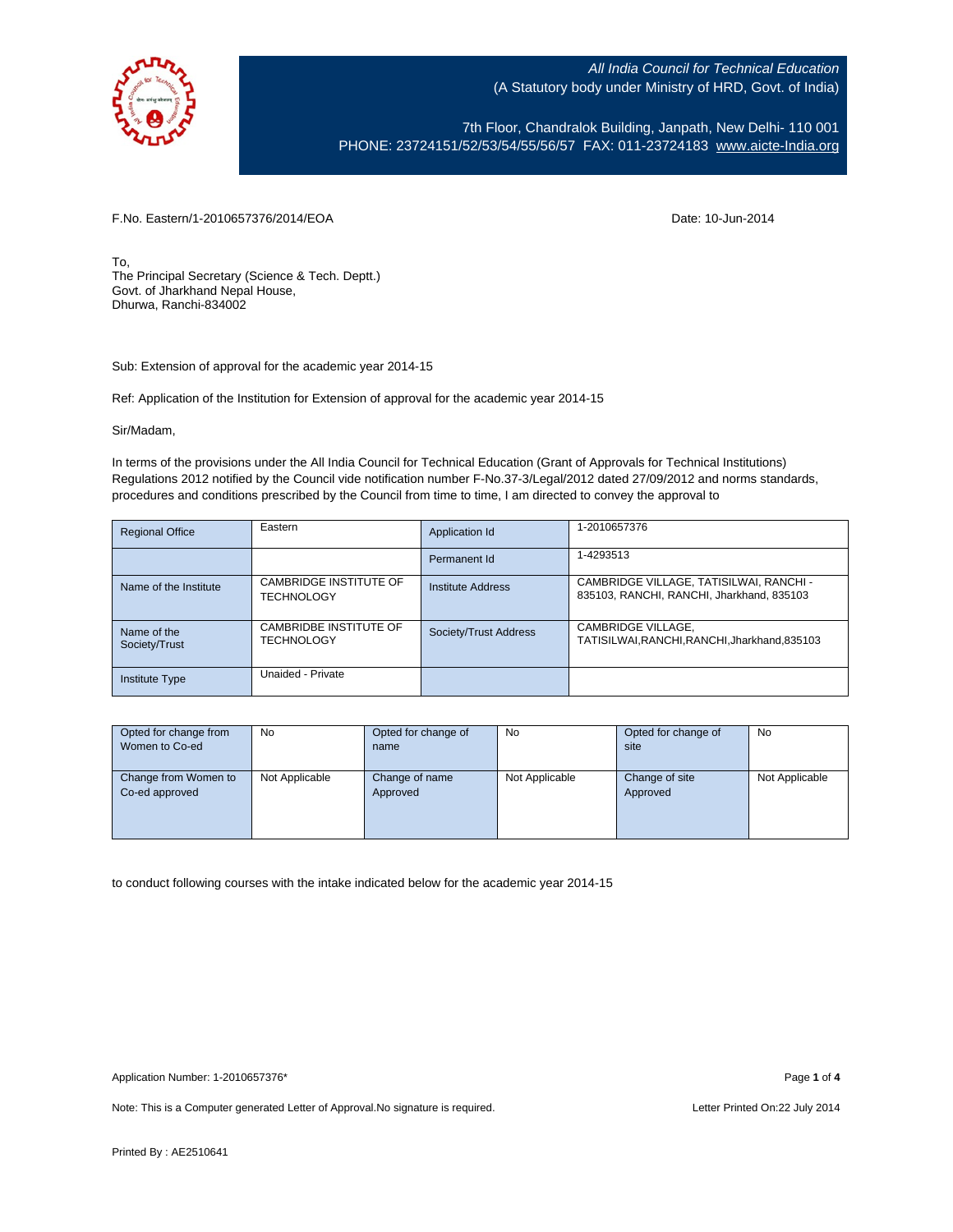

7th Floor, Chandralok Building, Janpath, New Delhi- 110 001 PHONE: 23724151/52/53/54/55/56/57 FAX: 011-23724183 [www.aicte-India.org](http://www.aicte-india.org/)

| Application Id: 1-2010657376                          |              | Course                                     |                                                                  | <b>Affiliating Body</b>    |                                 |                              |                     |                     |                                          |   |
|-------------------------------------------------------|--------------|--------------------------------------------|------------------------------------------------------------------|----------------------------|---------------------------------|------------------------------|---------------------|---------------------|------------------------------------------|---|
| Shift<br>Level                                        |              |                                            |                                                                  |                            |                                 | Intake Approved for<br>14-15 | NRI Approval status | PIO Approval status | Foreign Collaboration<br>Approval status |   |
| Program                                               |              |                                            |                                                                  | Full/Part Time             |                                 | Intake 2013-14               |                     |                     |                                          |   |
| <b>ENGINEERING</b><br>AND<br><b>TECHNOLOGY</b>        | 1st<br>Shift | <b>POST</b><br><b>GRADUA</b><br>TE         | <b>COMPUTER AIDED</b><br><b>DESIGN AND</b><br><b>MANUFACTURE</b> | <b>FULL</b><br><b>TIME</b> | Ranchi<br>University,<br>Ranchi | 0                            | 18                  | No                  | No                                       | Ν |
| <b>ENGINEERING</b><br>AND<br><b>TECHNOLOGY</b>        | 1st<br>Shift | <b>POST</b><br><b>GRADUA</b><br>TE         | <b>STRUCTURAL</b><br><b>ENGINEERING</b>                          | <b>FULL</b><br><b>TIME</b> | Ranchi<br>University,<br>Ranchi | 0                            | 18                  | No                  | No                                       | N |
| <b>ENGINEERING</b><br><b>AND</b><br><b>TECHNOLOGY</b> | 1st<br>Shift | <b>UNDER</b><br><b>GRADUA</b><br><b>TE</b> | <b>CIVIL</b><br><b>ENGINEERING</b>                               | <b>FULL</b><br><b>TIME</b> | Ranchi<br>University,<br>Ranchi | 0                            | 120                 | No                  | <b>No</b>                                | N |
| <b>ENGINEERING</b><br>AND<br><b>TECHNOLOGY</b>        | 1st<br>Shift | <b>UNDER</b><br><b>GRADUA</b><br>TE        | <b>COMPUTER</b><br><b>SCIENCE &amp;</b><br><b>ENGINEERING</b>    | <b>FULL</b><br><b>TIME</b> | Ranchi<br>University,<br>Ranchi | 0                            | 120                 | No                  | <b>No</b>                                | N |
| <b>ENGINEERING</b><br>AND<br><b>TECHNOLOGY</b>        | 1st<br>Shift | <b>UNDER</b><br><b>GRADUA</b><br>TE        | ELECTRICAL AND<br><b>ELECTRONICS</b><br><b>ENGINEERING</b>       | <b>FULL</b><br><b>TIME</b> | Ranchi<br>University,<br>Ranchi | 0                            | 60                  | No                  | No                                       | N |
| <b>ENGINEERING</b><br>AND<br><b>TECHNOLOGY</b>        | 1st<br>Shift | <b>UNDER</b><br><b>GRADUA</b><br>TE        | <b>ELECTRONICS &amp;</b><br><b>COMMUNICATION</b><br><b>ENGG</b>  | <b>FULL</b><br><b>TIME</b> | Ranchi<br>University,<br>Ranchi | 0                            | 60                  | No                  | No                                       | N |
| <b>ENGINEERING</b><br>AND<br><b>TECHNOLOGY</b>        | 1st<br>Shift | <b>UNDER</b><br><b>GRADUA</b><br>TE        | <b>MECHANICAL</b><br><b>ENGINEERING</b>                          | <b>FULL</b><br><b>TIME</b> | Ranchi<br>University,<br>Ranchi | 0                            | 120                 | No                  | No                                       | N |
| <b>ENGINEERING</b><br>AND<br><b>TECHNOLOGY</b>        | 2nd<br>Shift | <b>UNDER</b><br><b>GRADUA</b><br>TE        | <b>CIVIL</b><br><b>ENGINEERING</b>                               | <b>FULL</b><br>TIME        | Ranchi<br>University,<br>Ranchi | 0                            | 60                  | No                  | No                                       | N |
| <b>ENGINEERING</b><br>AND<br><b>TECHNOLOGY</b>        | 2nd<br>Shift | <b>UNDER</b><br><b>GRADUA</b><br>TE.       | <b>COMPUTER</b><br><b>SCIENCE &amp;</b><br><b>ENGINEERING</b>    | <b>FULL</b><br><b>TIME</b> | Ranchi<br>University,<br>Ranchi | $\mathbf 0$                  | 60                  | No                  | No                                       | N |

Application Number: 1-2010657376\* Page **2** of **4**

Note: This is a Computer generated Letter of Approval.No signature is required. Letter Printed On:22 July 2014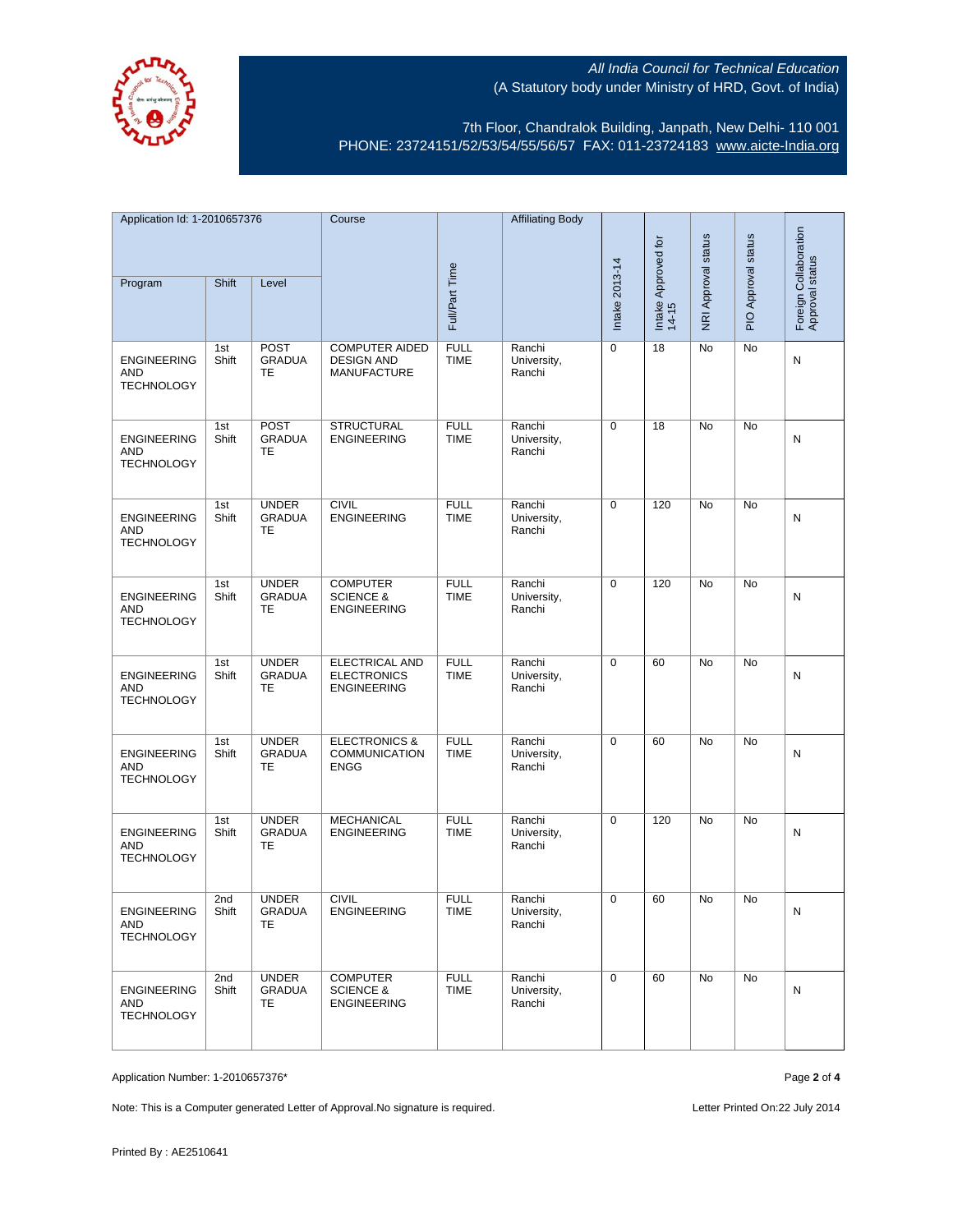

7th Floor, Chandralok Building, Janpath, New Delhi- 110 001 PHONE: 23724151/52/53/54/55/56/57 FAX: 011-23724183 [www.aicte-India.org](http://www.aicte-india.org/)

| Application Id: 1-2010657376<br>Program        | Shift        | Level                               | Course                                                          | Full/Part Time             | <b>Affiliating Body</b>         | 2013-14<br>Intake: | Approved for<br>Intake<br>14-15 | <b>NRI Approval status</b> | Approval status<br>$\frac{1}{2}$ | Collaboration<br>Foreign Collabor<br>Approval status |
|------------------------------------------------|--------------|-------------------------------------|-----------------------------------------------------------------|----------------------------|---------------------------------|--------------------|---------------------------------|----------------------------|----------------------------------|------------------------------------------------------|
| <b>ENGINEERING</b><br>AND<br><b>TECHNOLOGY</b> | 2nd<br>Shift | <b>UNDER</b><br><b>GRADUA</b><br>TE | <b>ELECTRONICS &amp;</b><br><b>COMMUNICATION</b><br><b>ENGG</b> | <b>FULL</b><br><b>TIME</b> | Ranchi<br>University,<br>Ranchi | $\Omega$           | 60                              | No                         | <b>No</b>                        | N                                                    |
| <b>ENGINEERING</b><br>AND<br><b>TECHNOLOGY</b> | 2nd<br>Shift | <b>UNDER</b><br><b>GRADUA</b><br>TE | <b>MECHANICAL</b><br><b>ENGINEERING</b>                         | <b>FULL</b><br><b>TIME</b> | Ranchi<br>University,<br>Ranchi | $\Omega$           | 60                              | No                         | <b>No</b>                        | N                                                    |
| <b>MANAGEMEN</b><br>т                          | 1st<br>Shift | <b>POST</b><br><b>GRADUA</b><br>TE  | <b>MASTERS IN</b><br><b>BUSINESS</b><br><b>ADMINISTRATION</b>   | <b>FULL</b><br><b>TIME</b> | Ranchi<br>University,<br>Ranchi | $\Omega$           | 60                              | No                         | <b>No</b>                        | N                                                    |

• Validity of the course details may be verified at www.aicte-india.org>departments>approvals

The above mentioned approval is subject to the condition that CAMBRIDGE INSTITUTE OF TECHNOLOGY shall follow and adhere to the Regulations, guidelines and directions issued by AICTE from time to time and the undertaking / affidavit given by the institution along with the application submitted by the institution on portal and subsequently upload and update the student/ faculty/ other data on portal as per the time schedule which will be intimated by AICTE.

In case of any differences in content in this Computer generated Extension of Approval Letter, the content/information as approved by the Executive Council / General Council as available on the record of AICTE shall be final and binding.

Strict compliance of Anti-Ragging Regulation:- Approval is subject to strict compliance of provisions made in AICTE Regulation notified vide F. No. 37-3/Legal/AICTE/2009 dated July 1, 2009 for Prevention and Prohibition of Ragging in Technical Institutions. In case Institution fails to take adequate steps to Prevent Ragging or fails to act in accordance with AICTE Regulation or fails to punish perpetrators or incidents of Ragging, it will be liable to take any action as defined under clause 9(4) of the said Regulation.

**(Dr. Kuncheria P. Isaac)**

Member Secretary, AICTE

Application Number: 1-2010657376\* Page **3** of **4**

Note: This is a Computer generated Letter of Approval.No signature is required. Letter Printed On:22 July 2014